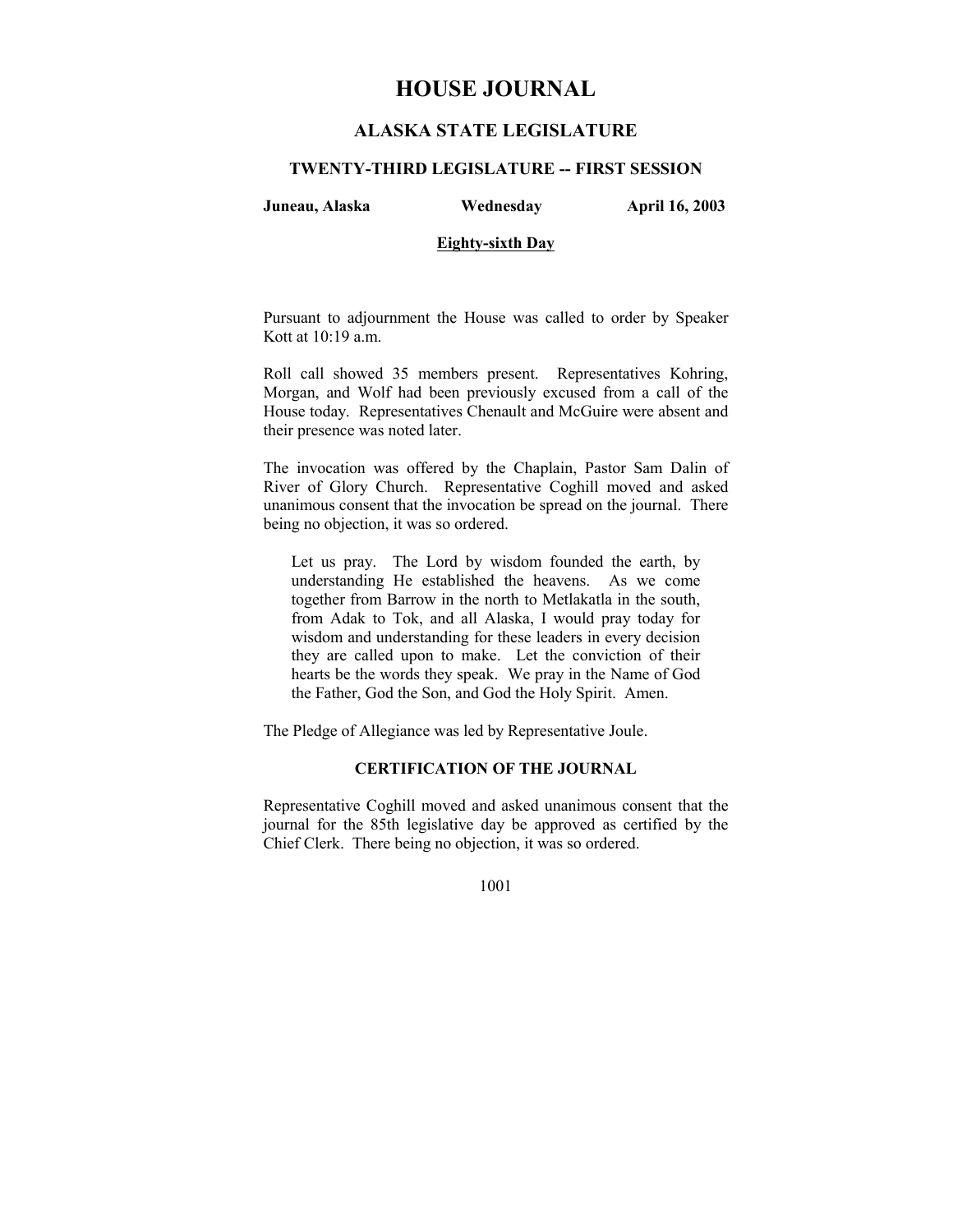# **MESSAGES FROM THE SENATE**

#### **SJR 7**

A message dated April 15, 2003, was read stating the Senate has concurred in the House amendment to SJR 7, thus adopting:

HOUSE CS FOR SENATE JOINT RESOLUTION NO. 7(EDT) Expressing support for Vancouver, British Columbia's, bid for the 2010 Olympic Winter Games and the Paralympic Winter Games.

\*\*The presence of Representative Chenault was noted.

#### **REPORTS OF STANDING COMMITTEES**

The Finance Committee has reviewed the qualifications of the following and recommends the appointment be forwarded to a joint session for consideration:

#### Nelson Page

as a member of the Alaska Mental Health Trust Authority Board of Trustees.

The report was signed by Representatives Harris and Williams, Cochairs; and Representatives Meyer, Hawker, Stoltze, Joule, Croft, Moses, Chenault, Whitaker, and Foster.

The Health, Education & Social Services Committee has reviewed the qualifications of the following and recommends the appointments be forwarded to a joint session for consideration:

#### Mark Doner Thomas Lamal

as members of the Professional Teaching Practices Commission.

The reports were signed by Representative Wilson, Chair; and Representatives Kapsner, Seaton, Coghill, and Gatto.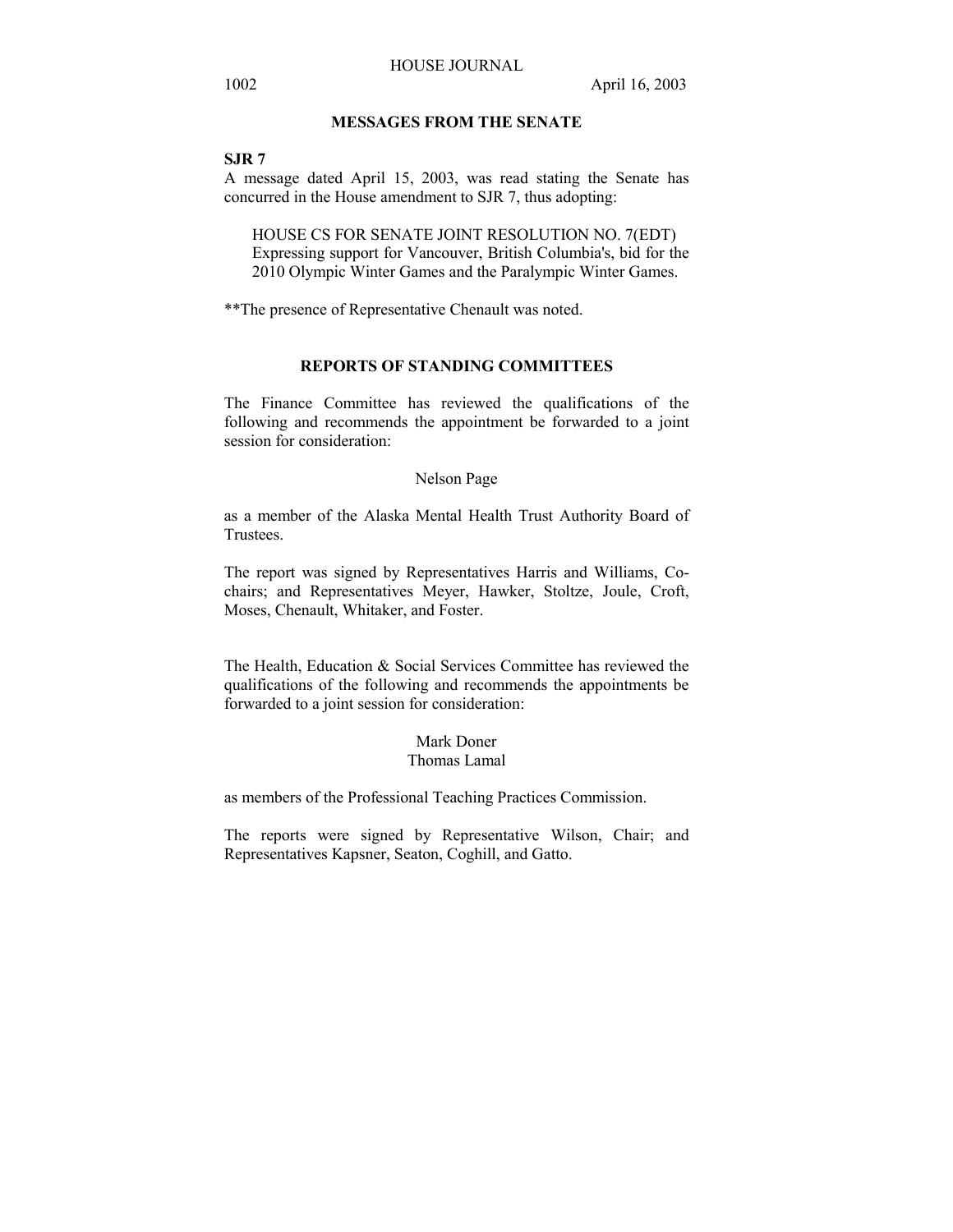# **REPORTS OF STANDING COMMITTEES**

# **HJR 19**

The Resources Committee has considered:

HOUSE JOINT RESOLUTION NO. 19 Relating to the ultra low sulfur diesel fuel requirements of the United States Environmental Protection Agency and their application to Alaska.

and recommends it be replaced with:

CS FOR HOUSE JOINT RESOLUTION NO. 19(RES) (same title)

The report was signed by Representative Fate, Chair, with the following individual recommendations:

Do pass (7): Kerttula, Wolf, Morgan, Heinze, Gatto, Lynn, Fate

The following fiscal note(s) apply to CSHJR 19(RES):

1. Zero, Dept. of Environmental Conservation

HJR 19 was referred to the Rules Committee for placement on the calendar.

#### **HB 5**

The State Affairs Committee has considered:

## HOUSE BILL NO. 5

"An Act prohibiting discrimination by credit rating or credit scoring in insurance rates; and providing for an effective date."

and recommends it be replaced with:

CS FOR HOUSE BILL NO. 5(STA) "An Act relating to using credit history or insurance scoring for insurance purposes; and providing for an effective date."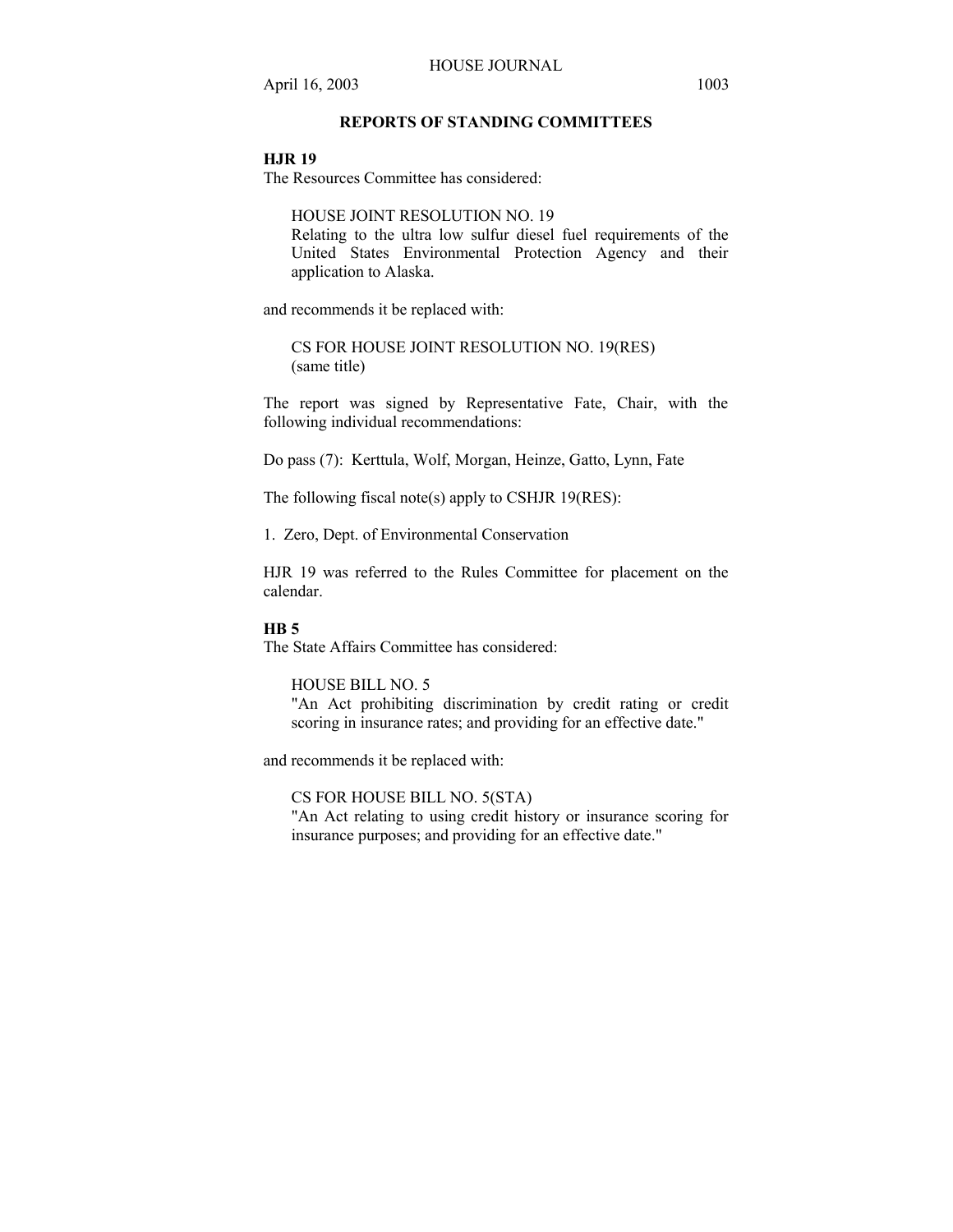The report was signed by Representative Weyhrauch, Chair, with the following individual recommendations:

Do pass (1): Gruenberg

No recommendation (6): Seaton, Berkowitz, Lynn, Dahlstrom, Holm, Weyhrauch

The following fiscal note(s) apply to CSHB 5(STA):

1. Zero, Dept. of Community & Economic Development

HB 5 was referred to the Labor & Commerce Committee.

#### **HB 151**

The Judiciary Committee has considered:

HOUSE BILL NO. 151

"An Act relating to claims and court actions for defects in the design, construction, and remodeling of certain dwellings; limiting when certain court actions may be brought; and amending Rules 79 and 82, Alaska Rules of Civil Procedure."

and recommends it be replaced with:

CS FOR HOUSE BILL NO. 151(JUD) (same title)

The report was signed by Representative McGuire, Chair, with the following individual recommendations:

Do pass (3): Gruenberg, Anderson, McGuire

No recommendation (2): Holm, Ogg

The following fiscal note(s) apply to CSHB 151(JUD):

1. Zero, House Labor & Commerce/Dept. of Community & Economic Development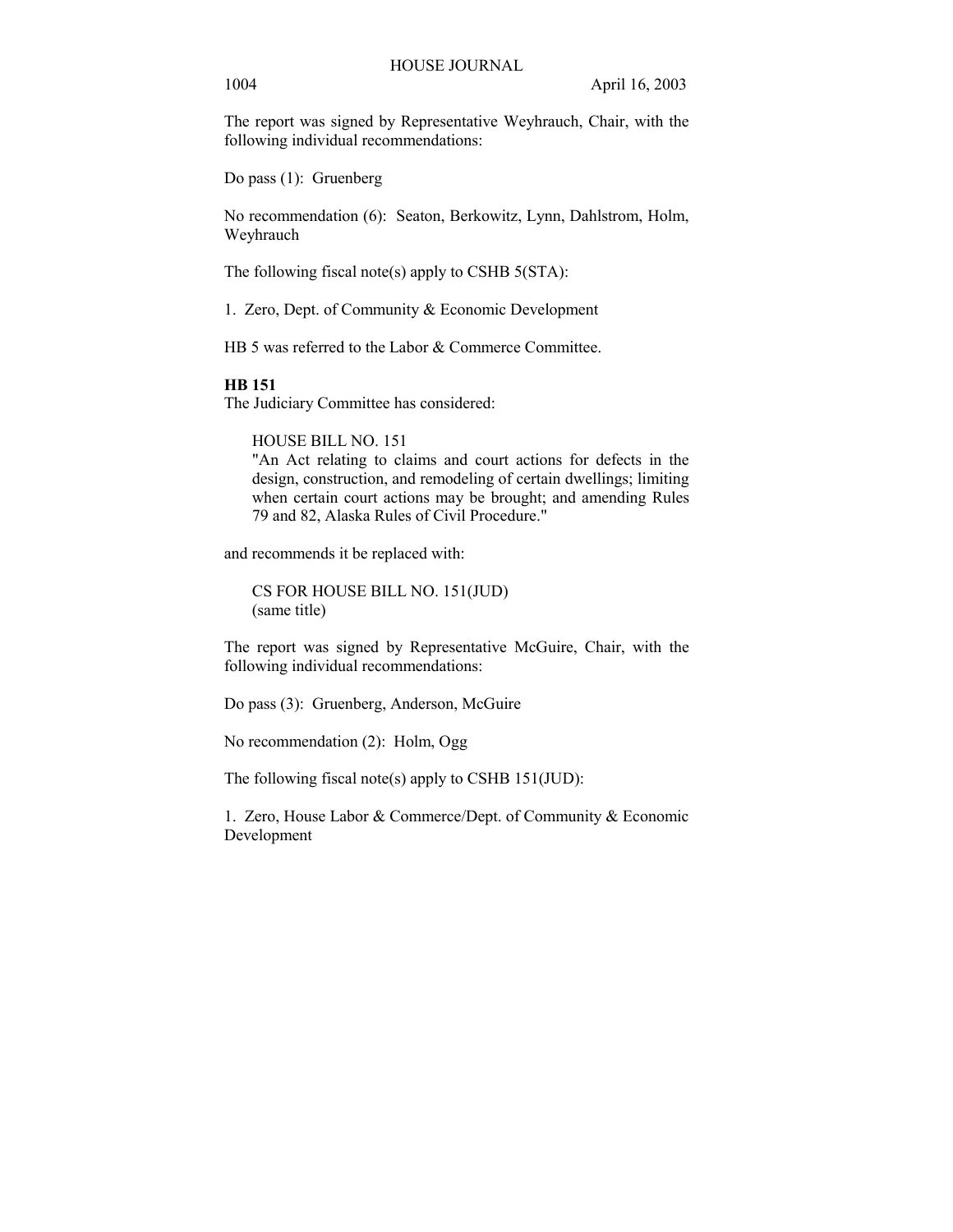HB 151 was referred to the Rules Committee for placement on the calendar.

## **HB 170**

The Transportation Committee has considered:

HOUSE BILL NO. 170 "An Act increasing certain motor vehicle registration fees; and providing for an effective date."

The report was signed by Representatives Masek and Holm, Cochairs, with the following individual recommendations:

Do pass (1): Holm

No recommendation (3): Fate, Ogg, Masek

The following fiscal note(s) apply:

1. Fiscal, Dept. of Administration

HB 170 was referred to the Finance Committee.

#### **HB 216**

The Community & Regional Affairs Committee has considered:

HOUSE BILL NO. 216 "An Act relating to municipal taxation of refined fuel products."

and recommends it be replaced with:

CS FOR HOUSE BILL NO. 216(CRA) "An Act relating to municipal taxation of refined petroleum products and to the bulk fuel revolving loan fund."

The report was signed by Representative Morgan, Chair, with the following individual recommendations:

Do pass (2): Anderson, Morgan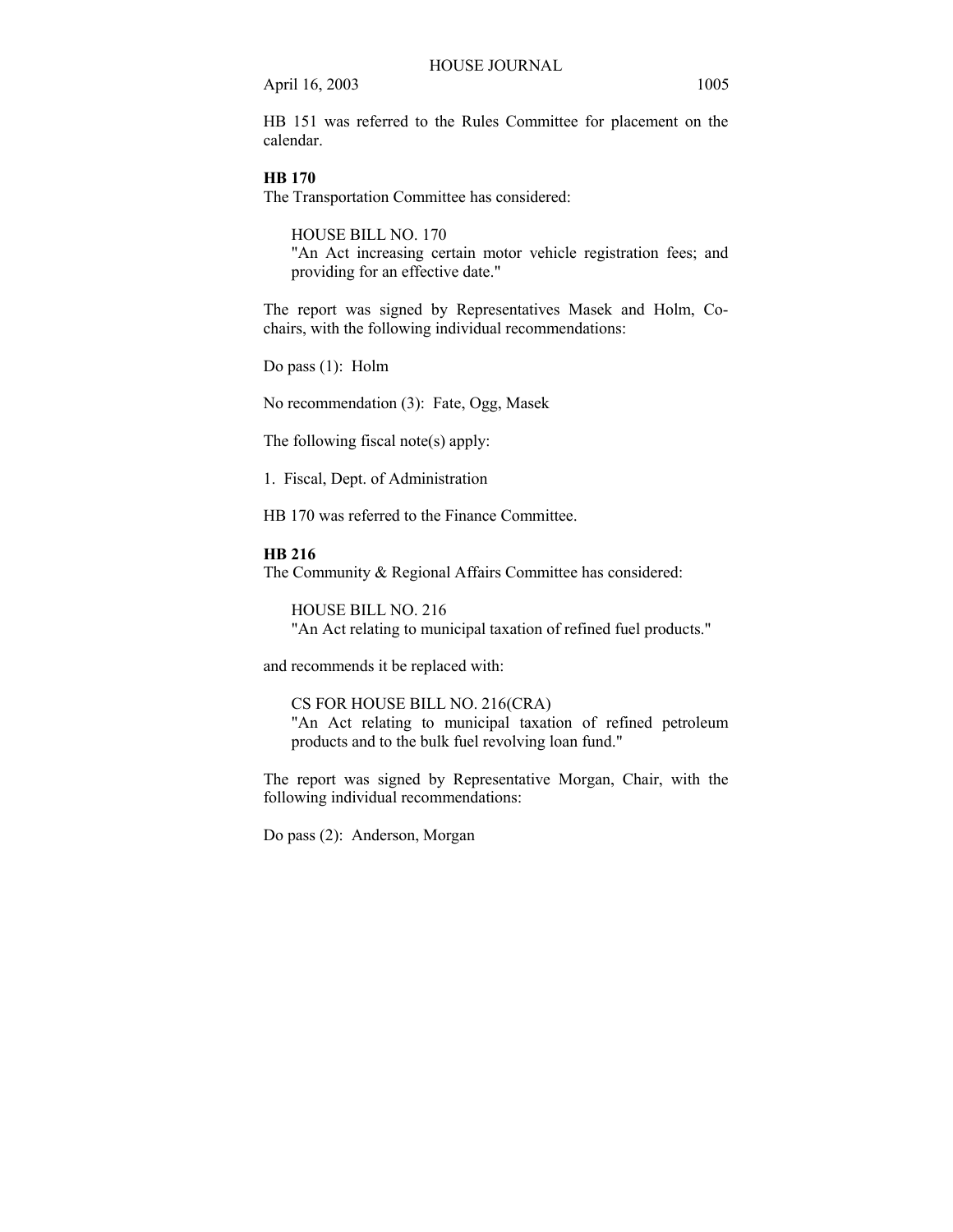1006 April 16, 2003

No recommendation (2): Samuels, Cissna

The following fiscal note(s) apply to CSHB 216(CRA):

1. Zero, Dept. of Community & Economic Development

2. Zero, Dept. of Revenue

HB 216 was referred to the Finance Committee.

# **HB 256**

The Finance Committee has considered:

HOUSE BILL NO. 256

"An Act relating to a dividend payment to the state made by the Alaska Housing Finance Corporation each fiscal year; and providing for an effective date."

The report was signed by Representatives Harris and Williams, Cochairs, with the following individual recommendations:

Do pass (7): Meyer, Foster, Chenault, Whitaker, Hawker, Harris, Williams

No recommendation (3): Stoltze, Joule, Moses

The following fiscal note(s) apply:

1. Zero, Dept. of Revenue

HB 256 was referred to the Rules Committee for placement on the calendar.

# **REPORTS OF SPECIAL COMMITTEES**

# **HJR 10**

The House Special Committee on Military & Veterans' Affairs has considered: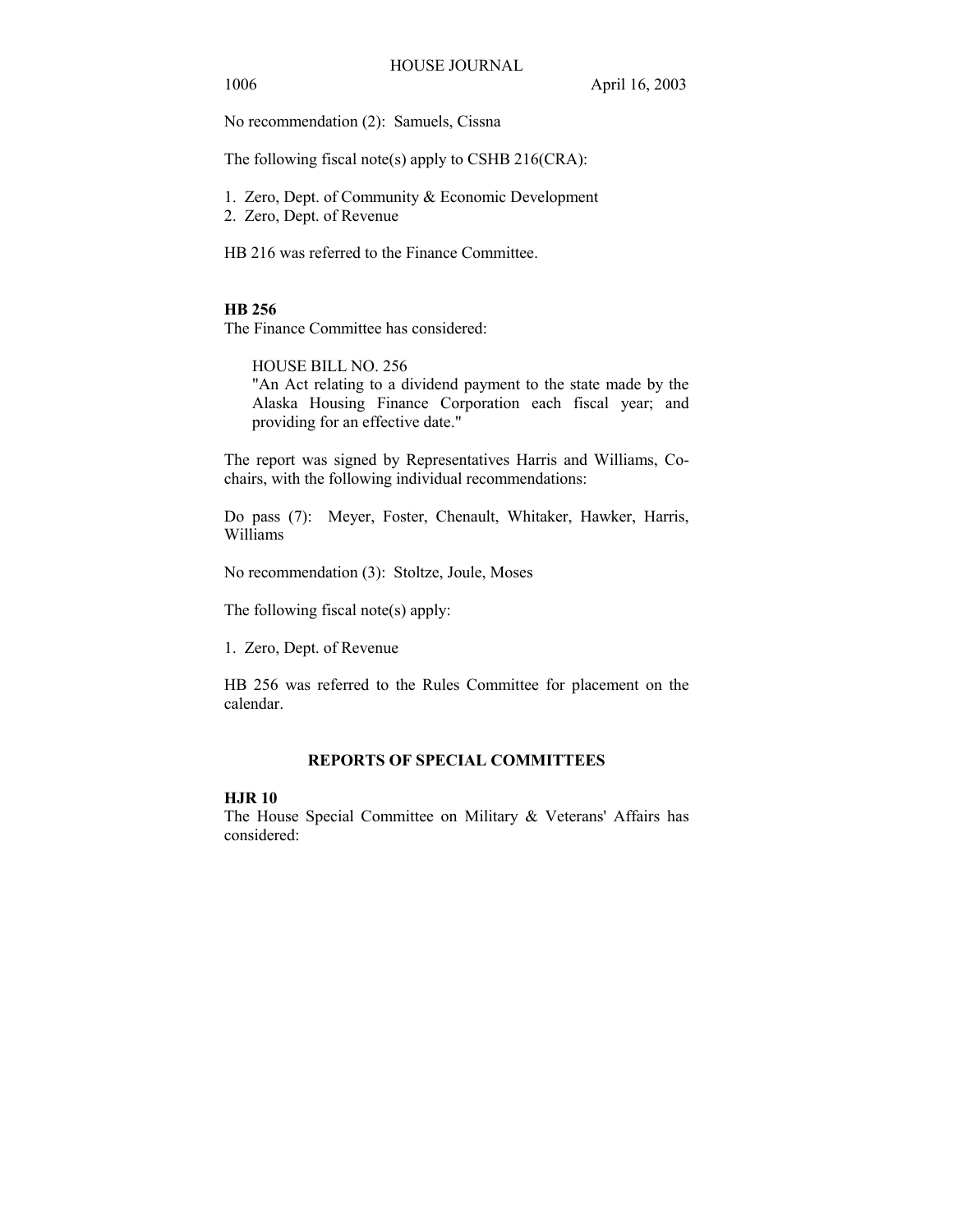HOUSE JOINT RESOLUTION NO. 10

Requesting the United States Congress to support the speedy deployment of a national missile defense system.

The report was signed by Representative Lynn, Chair, with the following individual recommendations:

Do pass (3): Fate, Masek, Lynn

No recommendation (2): Weyhrauch, Gruenberg

The following fiscal note(s) apply:

1. Zero, Dept. of Military & Veterans' Affairs

HJR 10 was referred to the Rules Committee for placement on the calendar.

#### **HB 245**

The House Special Committee on Military & Veterans' Affairs has considered:

HOUSE BILL NO. 245

"An Act relating to certain suits and claims by members of the military services or regarding acts or omissions of the organized militia; relating to liability arising out of certain search and rescue, civil defense, homeland security, and fire management and firefighting activities; and providing for an effective date."

and recommends it be replaced with:

## CS FOR HOUSE BILL NO. 245(MLV)

"An Act relating to certain suits and claims by members of the military services; relating to certain suits and claims regarding acts or omissions of the organized militia; relating to workers' compensation and death benefits for members of the organized militia; relating to liability arising out of certain search and rescue, civil defense, homeland security, fire management, and fire fighting activities; and providing for an effective date."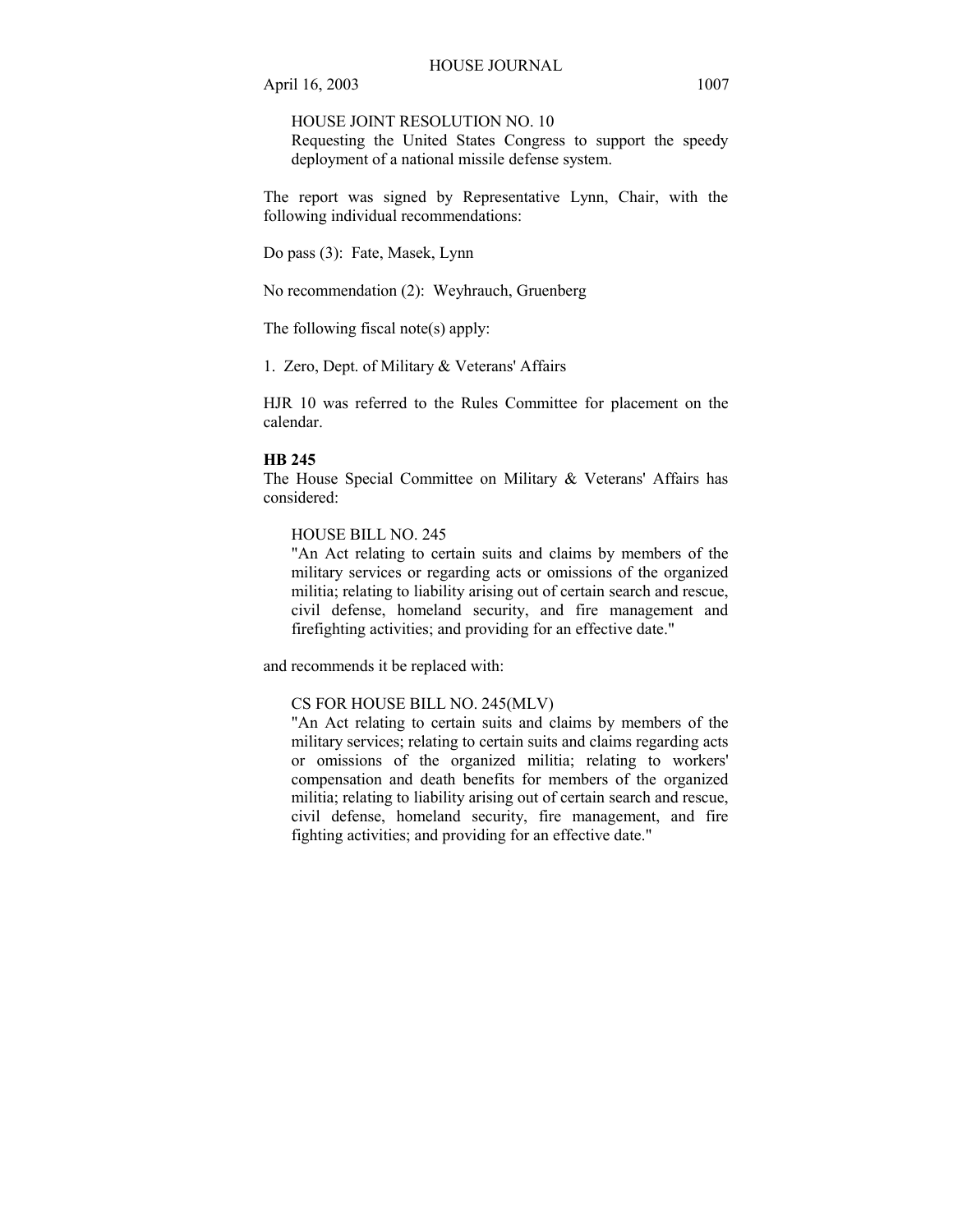The report was signed by Representative Lynn, Chair, with the following individual recommendations:

Do pass (1): Lynn

Do not pass (2): Gruenberg, Cissna

No recommendation (1): Masek

Amend (2): Weyhrauch, Fate

The following fiscal note(s) apply to CSHB 245(MLV):

- 1. Zero, Dept. of Law
- 2. Zero, Dept. of Natural Resources
- 3. Indeterminate, Dept. of Administration

HB 245 was referred to the Judiciary Committee.

# **INTRODUCTION OF CITATIONS**

The following citation was introduced and referred to the Rules Committee for placement on the calendar:

In Memoriam - Linda Marie Norman By Representative Seaton

# **INTRODUCTION, FIRST READING, AND REFERENCE OF HOUSE RESOLUTIONS**

# **HJR 25**

HOUSE JOINT RESOLUTION NO. 25 by Representatives Seaton, Heinze, Crawford, and Chenault:

Supporting Alaska's independent commercial fishermen and Alaska's fish processing industry and opposing the establishment of processor quota shares.

was read the first time and referred to the House Special Committee on Fisheries and the State Affairs and Resources Committees.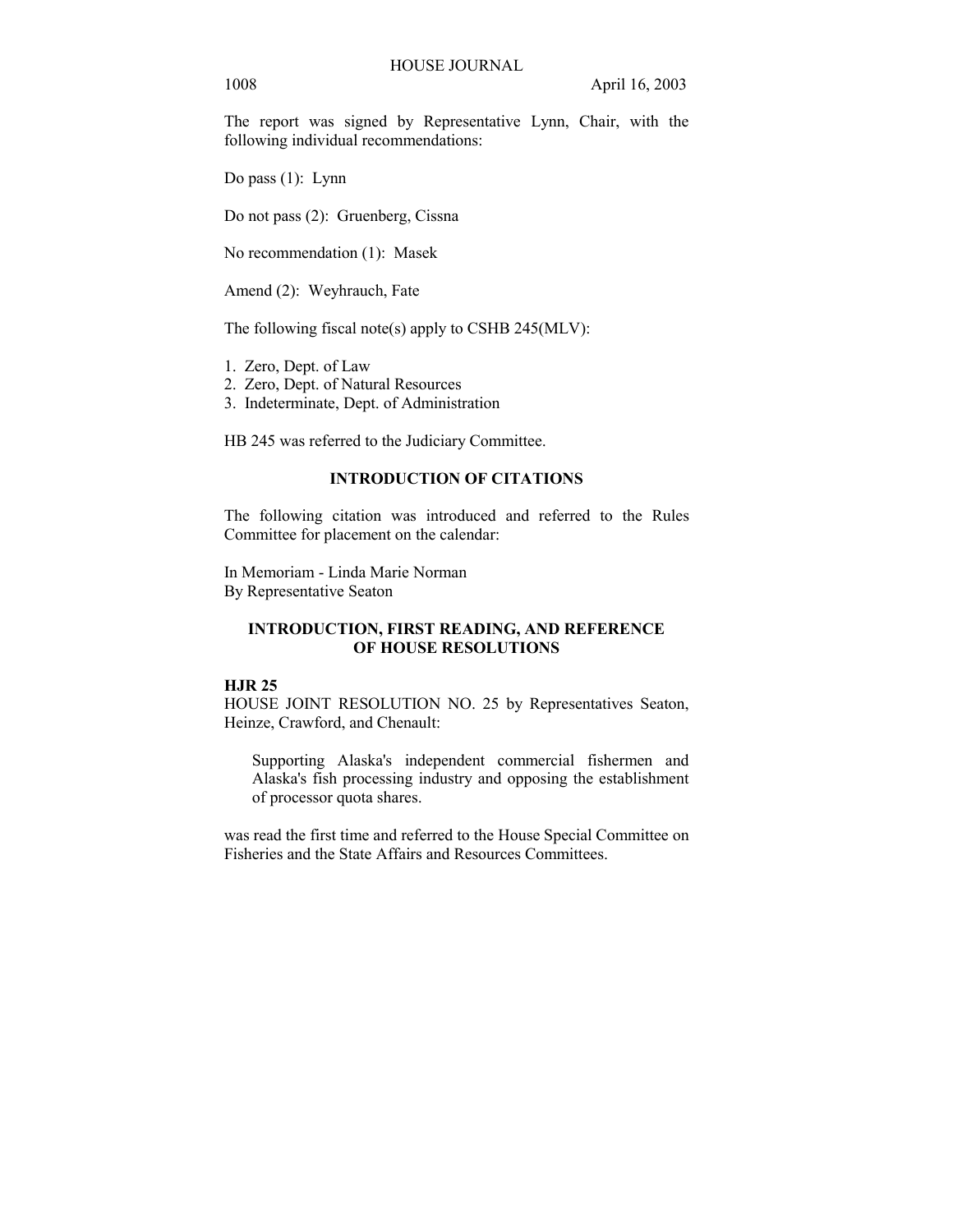# **INTRODUCTION, FIRST READING, AND REFERENCE OF HOUSE BILLS**

#### **HB 272**

HOUSE BILL NO. 272 by Representative Weyhrauch, entitled:

"An Act relating to motor vehicle dealers."

was read the first time and referred to the Labor & Commerce and State Affairs Committees.

#### **HB 273**

HOUSE BILL NO. 273 by Representative McGuire, entitled:

"An Act relating to civil liability for boat owners, for commercial recreational activities, and for guest passengers on an aircraft or watercraft; and providing for an effective date."

was read the first time and referred to the Transportation and Judiciary Committees.

# **CONSIDERATION OF THE DAILY CALENDAR**

# **SECOND READING OF HOUSE BILLS**

#### **HB 1**

The following was read the second time:

HOUSE BILL NO. 1

"An Act relating to stalking and to violating a protective order; and amending Rules 4 and 65, Alaska Rules of Civil Procedure, and Rule 9, Alaska Rules of Administration."

with the: Journal Page JUD RPT CS(JUD) 5DP 211 FN1: ZERO(LAW) 212 FN2: ZERO(DPS) 212 FN3: INDETERMINATE(ADM) 212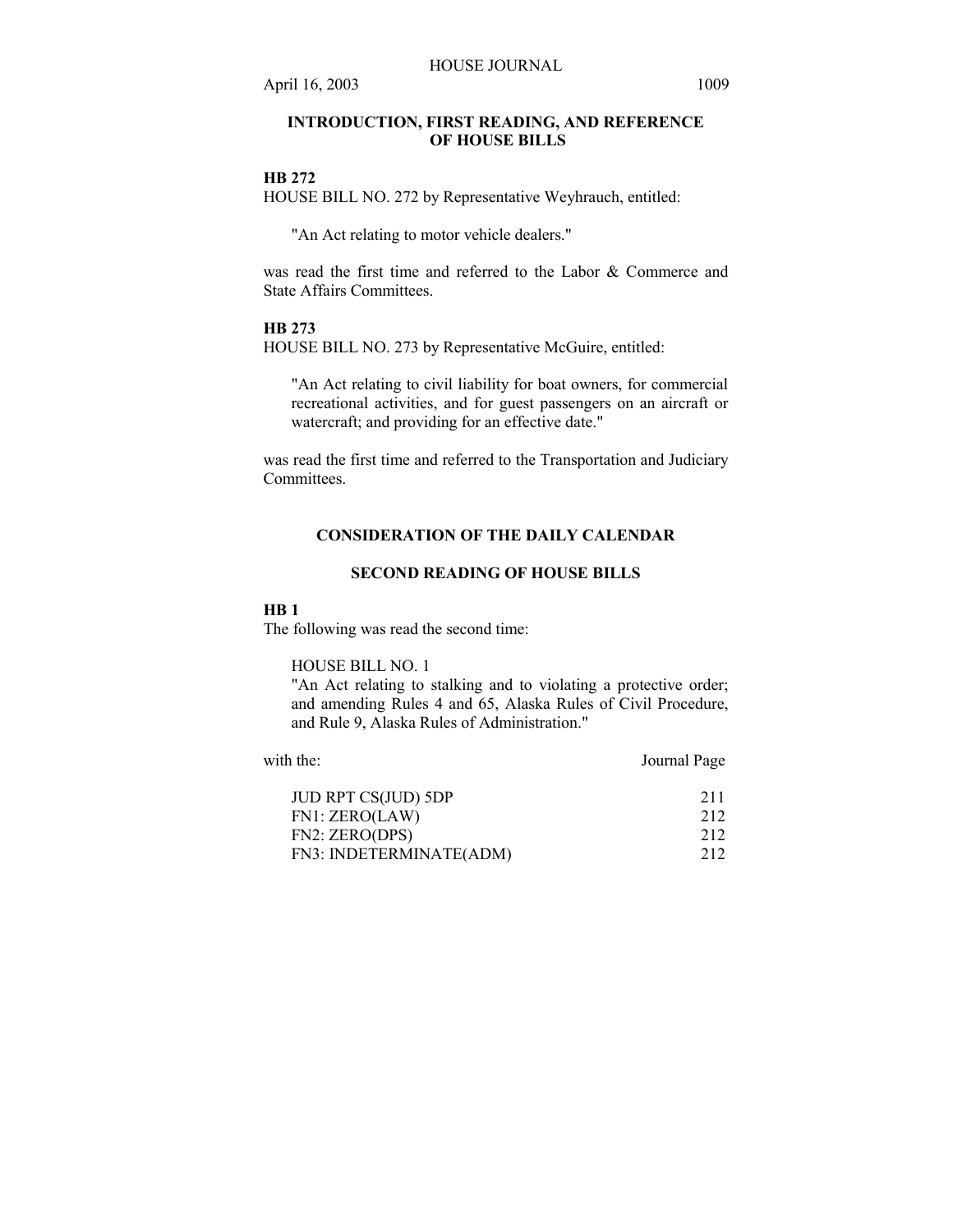| 1010                              | April 16, 2003 |
|-----------------------------------|----------------|
|                                   |                |
| $FMA \cdot INIDETEDMINIA TE/CPT)$ | 212            |

| FN4: INDETERMINATE(CRT)    |     |
|----------------------------|-----|
| <b>FIN REFERRAL WAIVED</b> | 941 |

Representative Coghill moved and asked unanimous consent that the following committee substitute be adopted in lieu of the original bill:

CS FOR HOUSE BILL NO. 1(JUD) (same title)

There being no objection, it was so ordered.

Representative Coghill moved and asked unanimous consent that CSHB 1(JUD) be considered engrossed, advanced to third reading, and placed on final passage. There being no objection, it was so ordered.

CSHB 1(JUD) was read the third time.

The question being: "Shall CSHB 1(JUD) pass the House?" The roll was taken with the following result:

CSHB 1(JUD) Third Reading Final Passage

#### **YEAS: 31 NAYS: 1 EXCUSED: 3 ABSENT: 5**

Yeas: Anderson, Berkowitz, Chenault, Cissna, Coghill, Crawford, Croft, Fate, Foster, Gara, Gatto, Gruenberg, Guttenberg, Harris, Holm, Joule, Kapsner, Kerttula, Kookesh, Kott, Lynn, Meyer, Moses, Ogg, Rokeberg, Samuels, Seaton, Stoltze, Weyhrauch, Whitaker, Williams

Nays: Masek

Excused: Kohring, Morgan, Wolf

Absent: Dahlstrom, Hawker, Heinze, McGuire, Wilson

And so, CSHB 1(JUD) passed the House.

Representative Coghill moved and asked unanimous consent that the roll call on the passage of the bill be considered the roll call on the court rule changes. There being no objection, it was so ordered.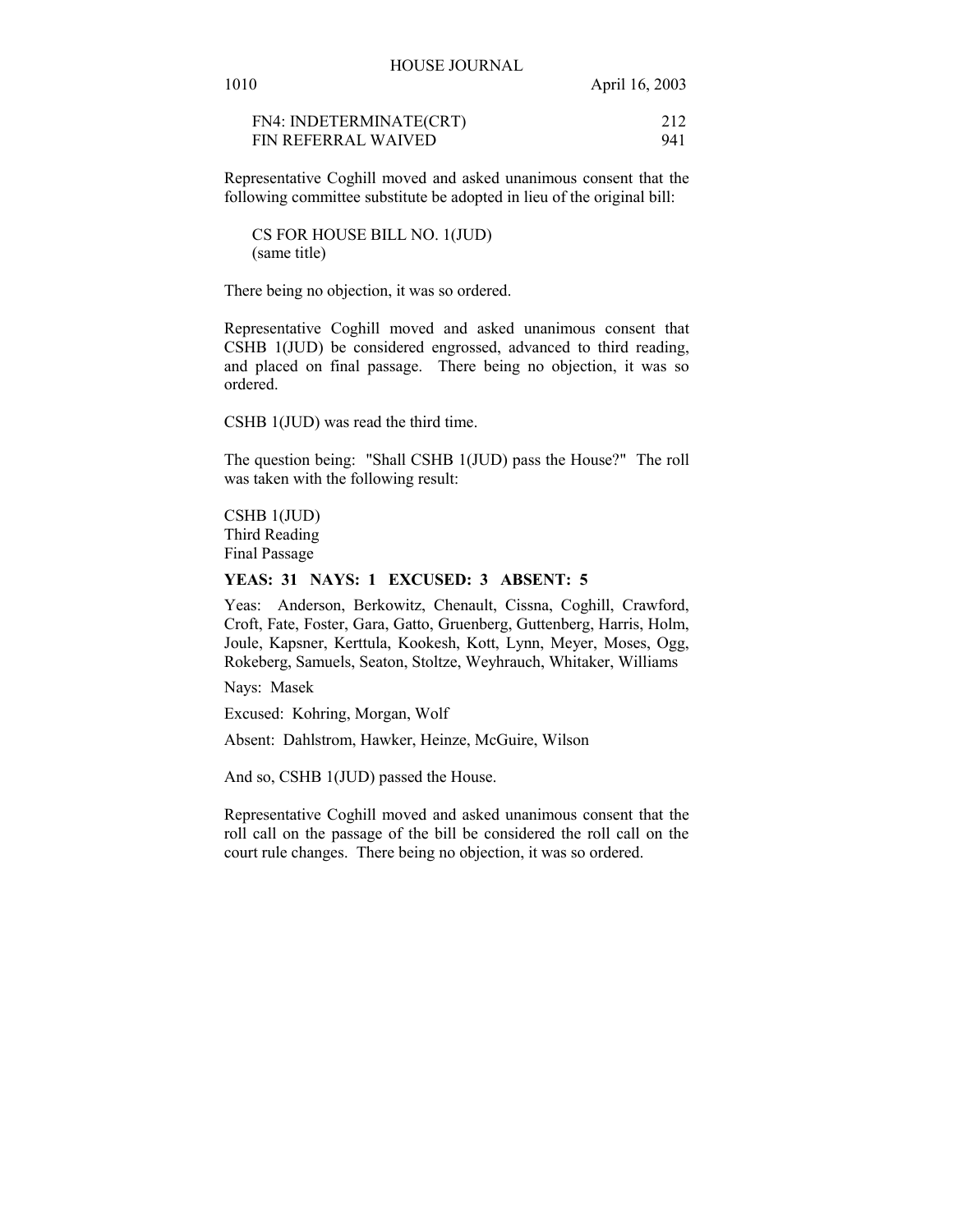CSHB 1(JUD) was referred to the Chief Clerk for engrossment.

#### **HB 83**

The following was read the second time:

HOUSE BILL NO. 83

"An Act adopting a version of the Revised Uniform Arbitration Act; relating to the state's existing Uniform Arbitration Act; amending Rules 3, 18, 19, 20, and 21, Alaska Rules of Civil Procedure, Rule 601, Alaska Rules of Evidence, and Rule 402, Alaska Rules of Appellate Procedure; and providing for an effective date."

| Journal Page |
|--------------|
| 705          |
| 706          |
| 706          |
| 706          |
|              |

Representative Coghill moved and asked unanimous consent that the following committee substitute be adopted in lieu of the original bill:

CS FOR HOUSE BILL NO. 83(JUD) (same title)

There being no objection, it was so ordered.

Representative Coghill moved and asked unanimous consent that CSHB 83(JUD) be considered engrossed, advanced to third reading, and placed on final passage. There being no objection, it was so ordered.

CSHB 83(JUD) was read the third time.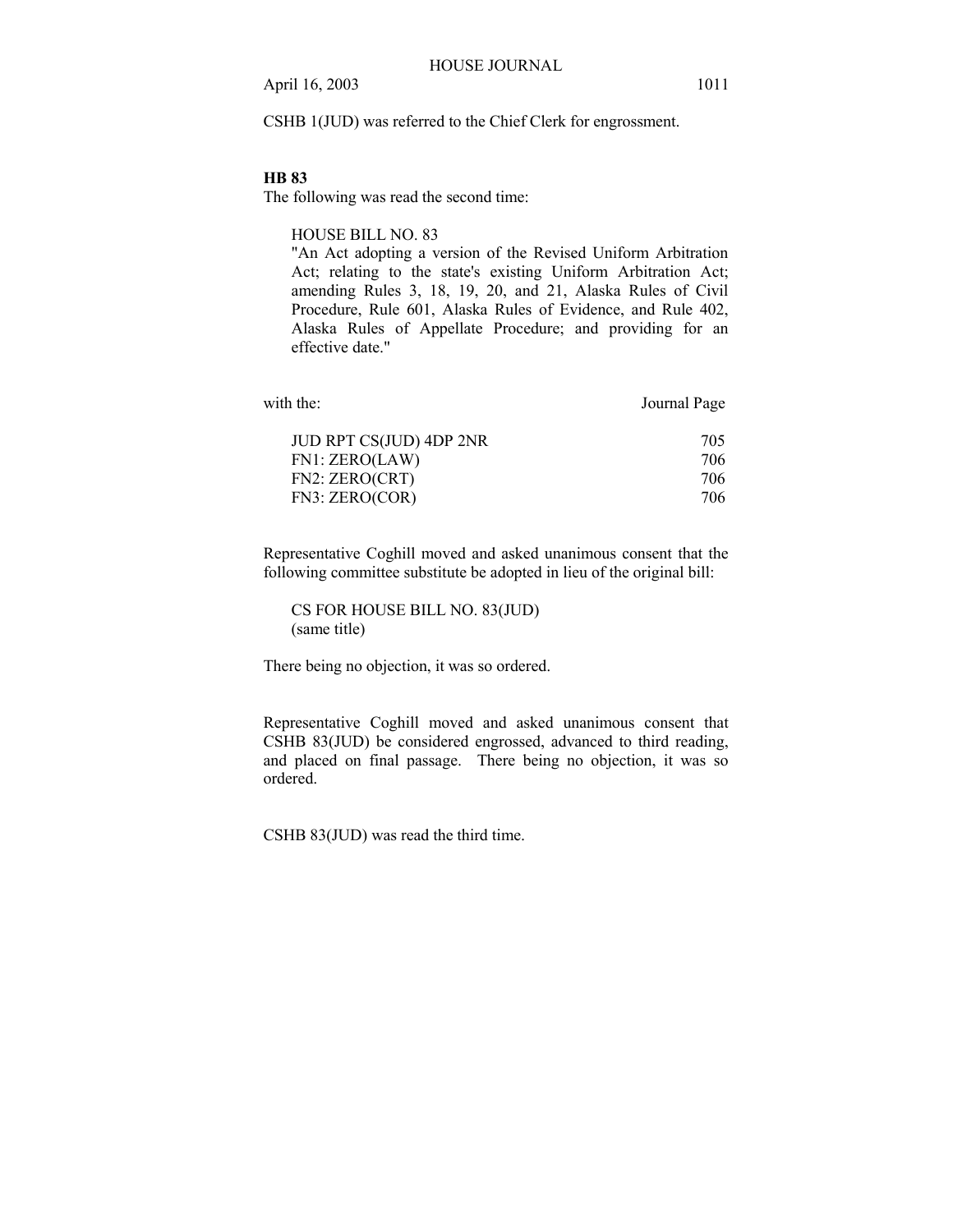The question being: "Shall CSHB 83(JUD) pass the House?" The roll was taken with the following result:

CSHB 83(JUD) Third Reading Final Passage

#### **YEAS: 31 NAYS: 1 EXCUSED: 3 ABSENT: 5**

Yeas: Anderson, Berkowitz, Chenault, Cissna, Coghill, Crawford, Croft, Fate, Foster, Gara, Gatto, Gruenberg, Guttenberg, Harris, Holm, Joule, Kapsner, Kerttula, Kookesh, Kott, Lynn, Meyer, Moses, Ogg, Rokeberg, Samuels, Seaton, Stoltze, Weyhrauch, Whitaker, Williams

Nays: Masek

Excused: Kohring, Morgan, Wolf

Absent: Dahlstrom, Hawker, Heinze, McGuire, Wilson

And so, CSHB 83(JUD) passed the House.

Representative Coghill moved and asked unanimous consent that the roll call on the passage of the bill be considered the roll call on the court rule changes. There being no objection, it was so ordered.

Representative Coghill moved and asked unanimous consent that the roll call on the passage of the bill be considered the roll call on the effective date clause. There being no objection, it was so ordered.

CSHB 83(JUD) was referred to the Chief Clerk for engrossment.

#### **HB 109**

The following was read the second time:

HOUSE BILL NO. 109

"An Act relating to the limitation on payment of state treasury warrants; and providing for an effective date."

| with the:                | Journal Page |
|--------------------------|--------------|
| STA RPT CS(STA) 6DP 1NR  | 634          |
| FN1: ZERO(ADM/ALL DEPTS) | 635          |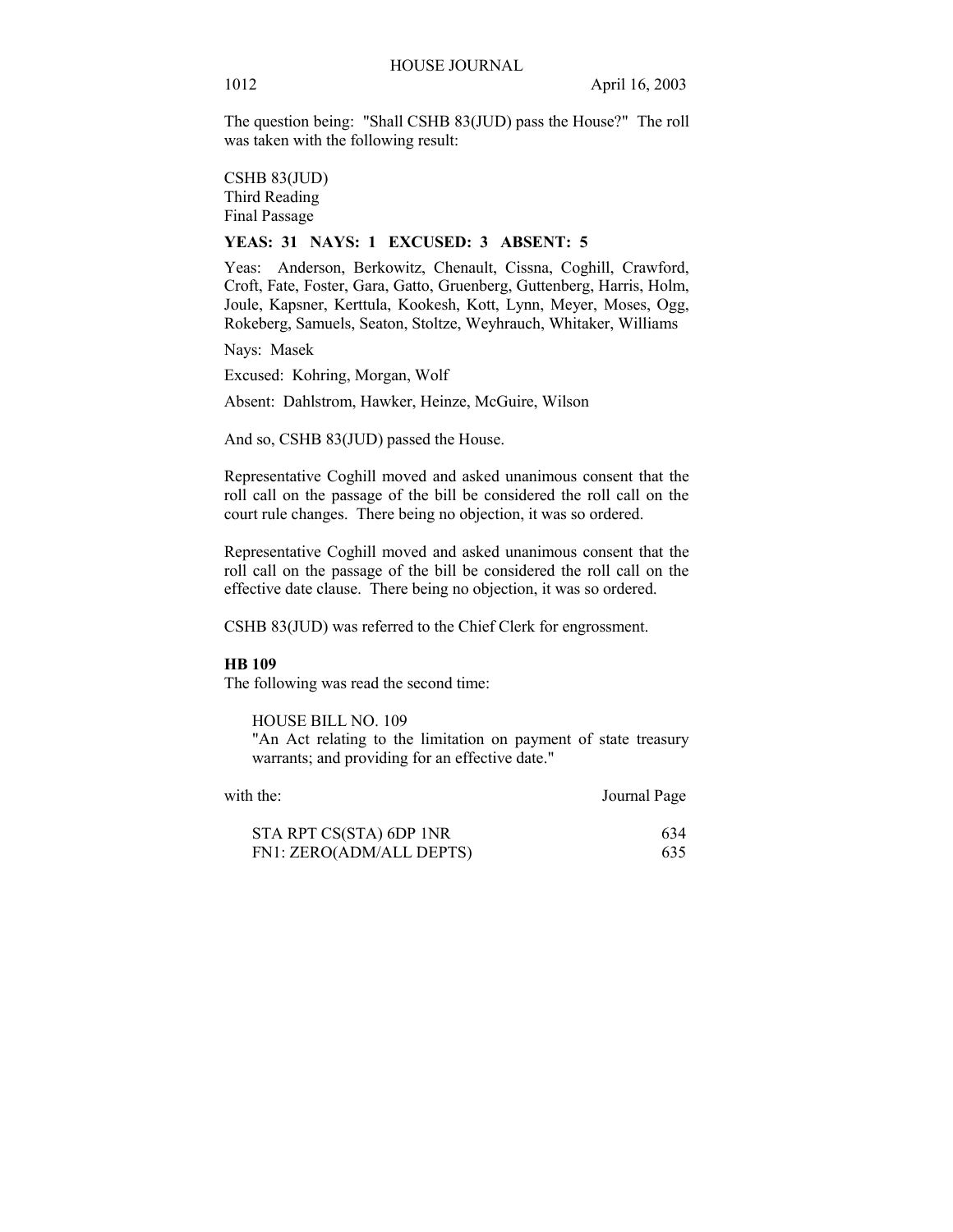| April 16, 2003             | 1013 |
|----------------------------|------|
| FIN RPT CS(FIN) NT 5DP 2NR | 928  |
| FN1: ZERO(ADM/ALL DEPTS)   | 929  |

Representative Coghill moved and asked unanimous consent that the following committee substitute be adopted in lieu of the original bill:

CS FOR HOUSE BILL NO. 109(FIN)

"An Act relating to the limitation on payment of state treasury warrants and to the payment of a claim for which the appropriation has lapsed; and providing for an effective date."

There being no objection, it was so ordered.

Representative Coghill moved and asked unanimous consent that CSHB 109(FIN) be considered engrossed, advanced to third reading, and placed on final passage. There being no objection, it was so ordered.

CSHB 109(FIN) was read the third time.

\*\*The presence of Representative McGuire was noted.

The question being: "Shall CSHB 109(FIN) pass the House?" The roll was taken with the following result:

CSHB 109(FIN) Third Reading Final Passage

## **YEAS: 32 NAYS: 0 EXCUSED: 3 ABSENT: 5**

Yeas: Anderson, Berkowitz, Chenault, Cissna, Coghill, Crawford, Croft, Fate, Foster, Gara, Gatto, Gruenberg, Guttenberg, Harris, Holm, Joule, Kapsner, Kerttula, Kookesh, Kott, Lynn, Masek, McGuire, Meyer, Moses, Ogg, Samuels, Seaton, Stoltze, Weyhrauch, Whitaker, Williams

Excused: Kohring, Morgan, Wolf

Absent: Dahlstrom, Hawker, Heinze, Rokeberg, Wilson

And so, CSHB 109(FIN) passed the House.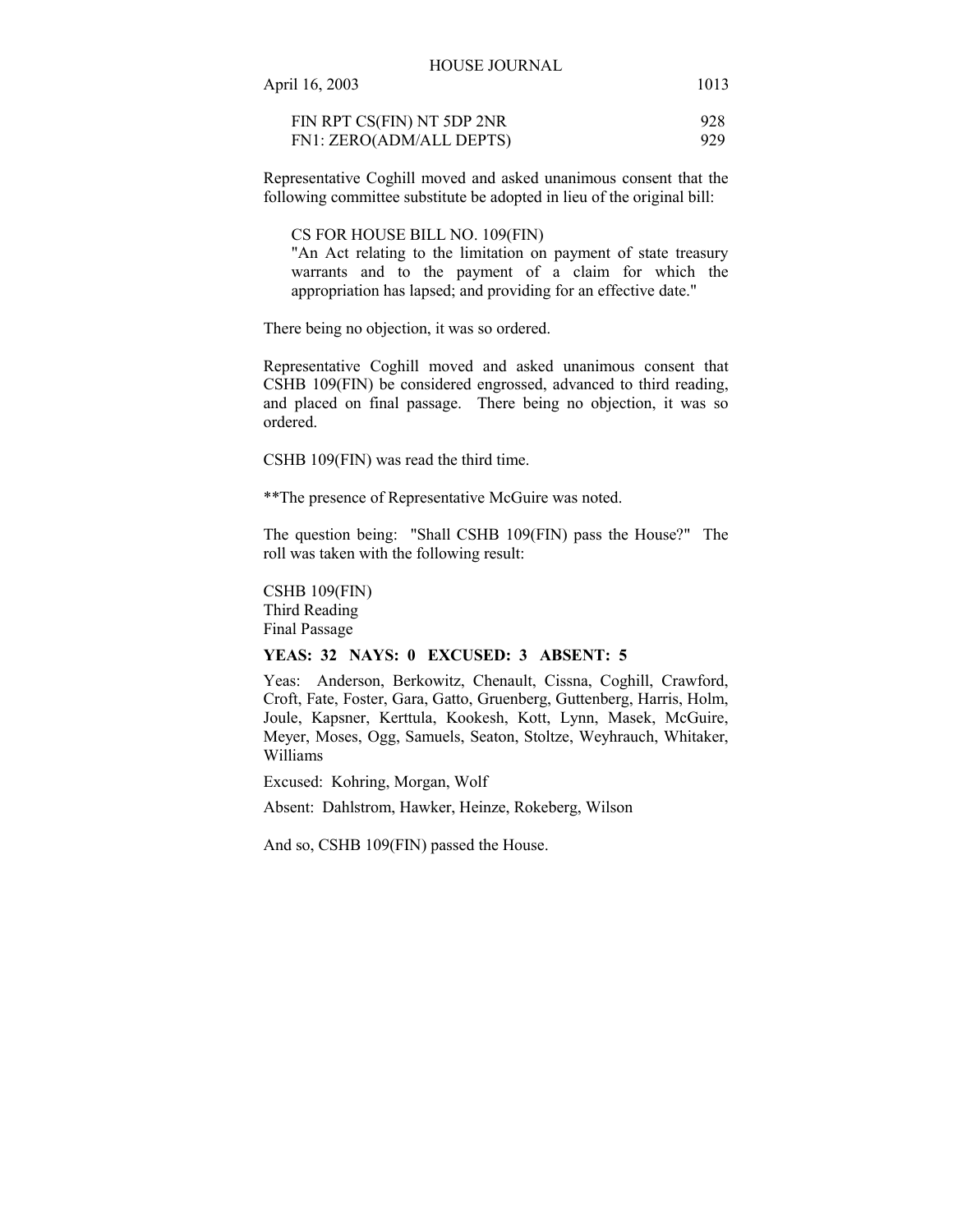Representative Coghill moved and asked unanimous consent that the roll call on the passage of the bill be considered the roll call on the effective date clause. There being no objection, it was so ordered.

CSHB 109(FIN) was referred to the Chief Clerk for engrossment.

#### **HOUSE BILLS IN SECOND READING**

#### **HB 249**

The following, which was held in second reading from the April 15, 2003, calendar (page 993), was again read a second time:

#### CS FOR HOUSE BILL NO. 249(JUD)

"An Act relating to the award of costs and attorney fees to defendants under court rule in civil actions brought under monopoly and restraint of trade statutes; and providing for an effective date."

Amendment No. 1 (page 993) was again offered by Representative Moses.

Representative Moses moved and asked unanimous consent that Amendment No. 1 be adopted.

Representative McGuire objected.

The Speaker stated that, without objection, CSHB 249(JUD) would be held in second reading, with Amendment No. 1 pending, to the April 23, 2003, calendar.

# **THIRD READING OF HOUSE BILLS**

# **HB 57**

The following, which was advanced to third reading from the April 15, 2003, calendar (page 990), was read the third time:

CS FOR HOUSE BILL NO. 57(FIN)

"An Act amending the manner of determining the royalty received by the state on gas production as it relates to the manufacture of certain value-added products."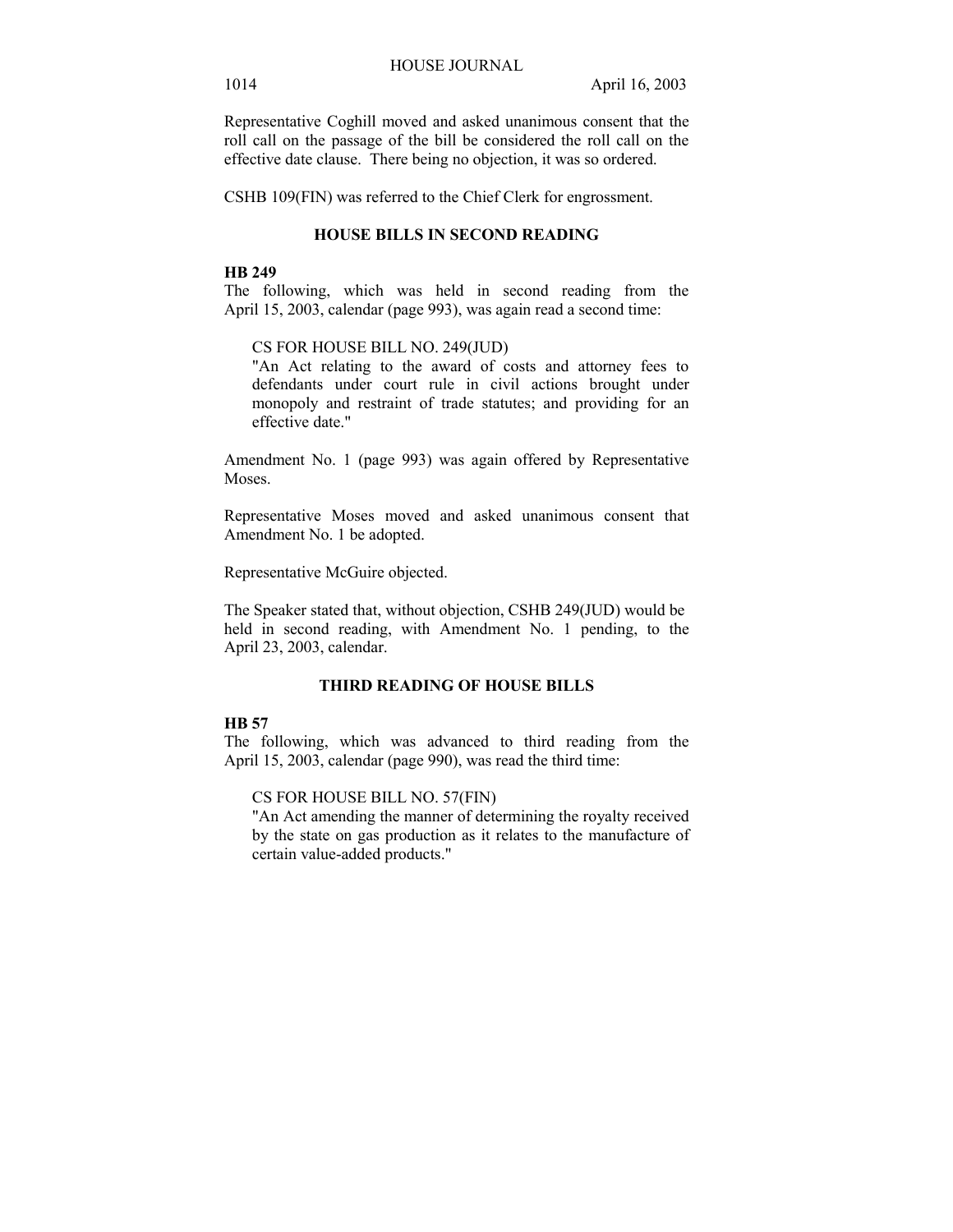Representative Dahlstrom moved and asked unanimous consent that she be allowed to abstain from voting because of a conflict of interest. Objection was heard, and Representative Dahlstrom was required to vote.

The question being: "Shall CSHB 57(FIN) pass the House?" The roll was taken with the following result:

CSHB 57(FIN) Third Reading Final Passage

# **YEAS: 30 NAYS: 6 EXCUSED: 3 ABSENT: 1**

Yeas: Anderson, Berkowitz, Chenault, Cissna, Coghill, Crawford, Dahlstrom, Fate, Foster, Gruenberg, Guttenberg, Harris, Hawker, Heinze, Holm, Kapsner, Kott, Lynn, McGuire, Meyer, Moses, Ogg, Rokeberg, Samuels, Seaton, Stoltze, Weyhrauch, Whitaker, Williams, Wilson

Nays: Croft, Gara, Gatto, Kerttula, Kookesh, Masek

Excused: Kohring, Morgan, Wolf

Absent: Joule

And so, CSHB 57(FIN) passed the House and was referred to the Chief Clerk for engrossment.

## **LEGISLATIVE CITATIONS**

Representative Coghill moved and asked unanimous consent that the House approve the citation on the calendar. There being no objection, the following citation was approved and sent to enrolling:

Honoring - Pfc. Jessica Lynch

By Senator Cowdery; Representatives Kott, Anderson, Berkowitz, Chenault, Cissna, Coghill, Crawford, Croft, Dahlstrom, Fate, Foster, Gara, Gatto, Gruenberg, Guttenberg, Harris, Hawker, Heinze, Holm, Joule, Kapsner, Kerttula, Lynn, Masek, McGuire, Meyer, Morgan, Moses, Ogg, Rokeberg, Samuels, Seaton, Stoltze, Weyhrauch, Whitaker, Williams, Wilson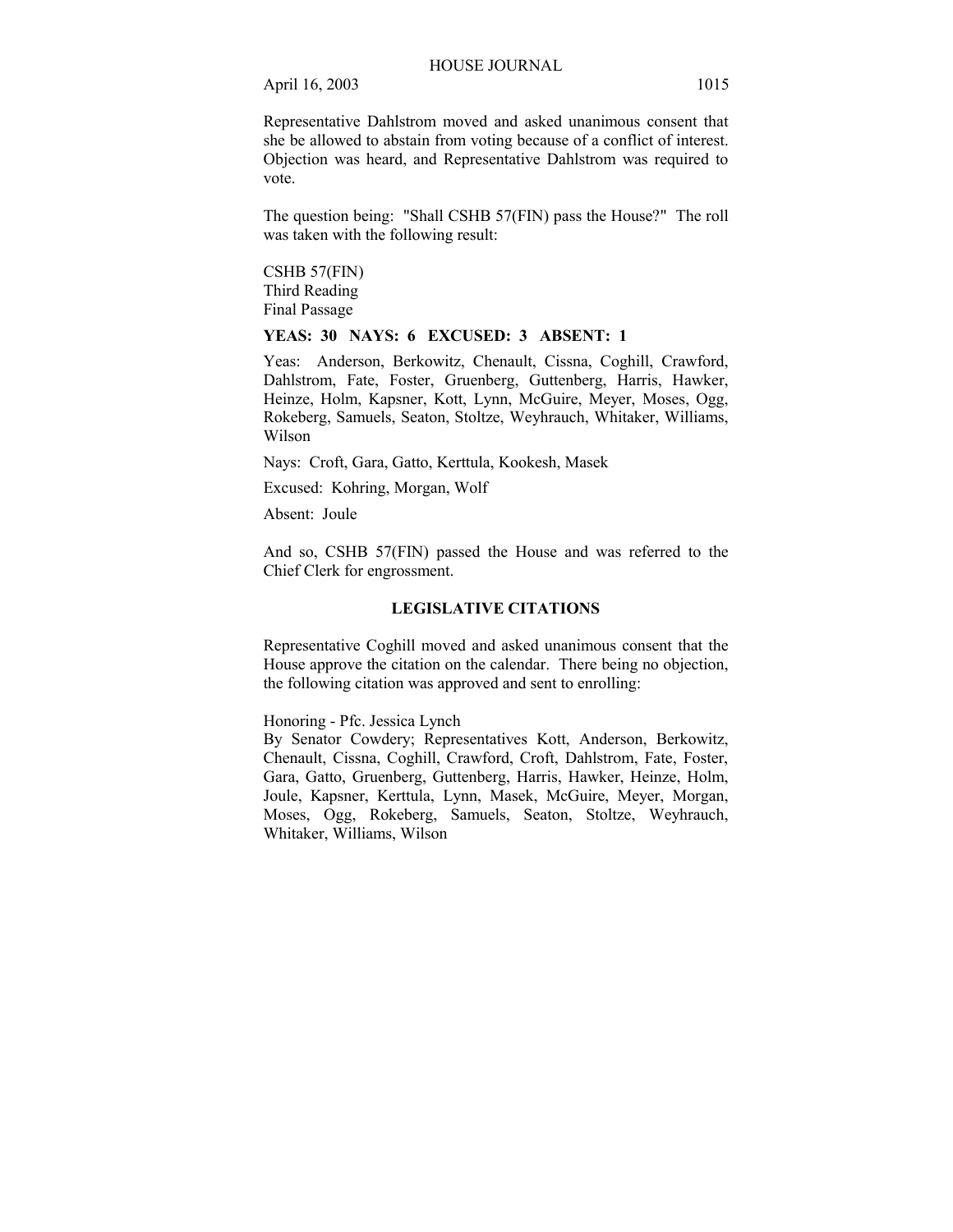#### HOUSE JOURNAL

# **UNFINISHED BUSINESS**

Representative Coghill moved and asked unanimous consent that the following members be excused from a call of the House. There being no objection, the members were excused as noted:

Representative Wilson - from 3:00 p.m., April 17 to 1:00 p.m., April 21, 2003

Representative Chenault - from 7:00 a.m., April 17 to 10:00 a.m., plane time, April 22, 2003

Representative Berkowitz - from 7:00 a.m., April 18 to 10:00 p.m., April 21, 2003

Representative Gatto - from 7:00 p.m., April 17 to 8:00 p.m., April 21, 2003

Representative Whitaker - from 1:00 p.m., April 17 to 10:00 a.m., April 22, 2003

Representative Williams - from 8:00 a.m., April 17 to 1:00 p.m., April 22, 2003

Representative Samuels - from 5:00 p.m., April 16 to 9:00 p.m., April 21, 2003

Representative Dahlstrom - from morning plane time, April 17 to evening plane time, April 21, 2003

Representative McGuire - from 2:00 p.m., April 16 to 2:00 p.m., April 22, 2003

Representative Foster - from 11:45 a.m. to 2:00 p.m., April 17, 2003

Representative Harris - from evening plane time, April 16 to 1:00 p.m., plane time, April 22, 2003 (amended from page 995)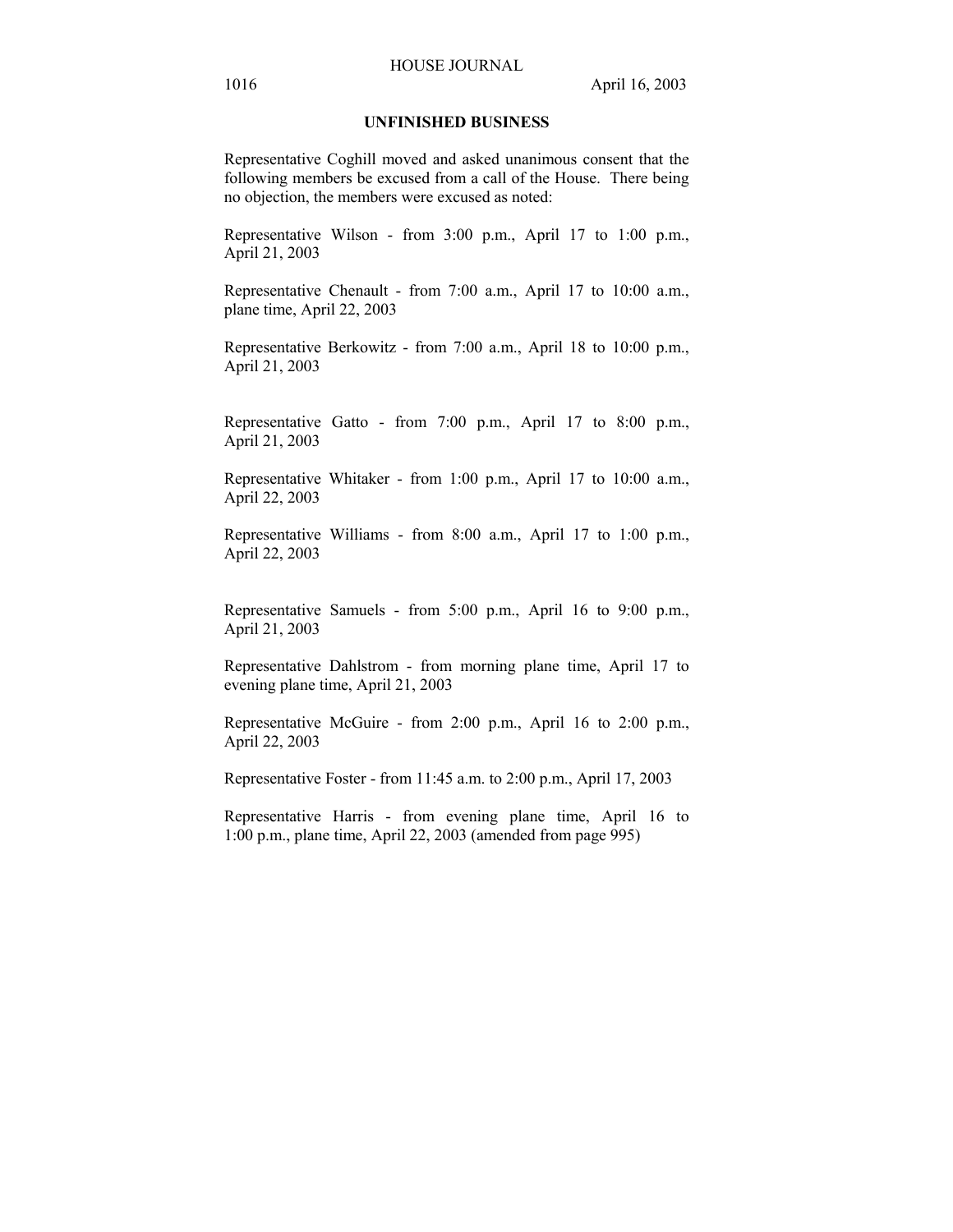## **SB 105**

The Speaker added a Health, Education & Social Services Committee referral to precede the Finance Committee referral for the following:

## CS FOR SENATE BILL NO. 105(HES) am(efd fld)

"An Act relating to eligibility requirements for medical assistance for certain children, pregnant women, and persons in a medical or intermediate care facility."

CSSB 105(HES) am(efd fld) was removed from the Finance Committee and referred to the Health, Education & Social Services Committee.

#### **HB 1**

Representatives Kerttula and Meyer added their names as cosponsors to:

# CS FOR HOUSE BILL NO. 1(JUD)

"An Act relating to stalking and to violating a protective order; and amending Rules 4 and 65, Alaska Rules of Civil Procedure, and Rule 9, Alaska Rules of Administration."

#### **HB 57**

Representatives Heinze and Lynn added their names as cosponsors to:

#### CS FOR HOUSE BILL NO. 57(FIN)

"An Act amending the manner of determining the royalty received by the state on gas production as it relates to the manufacture of certain value-added products."

#### **HB 102**

Representatives Samuels and Masek added their names as cosponsors to:

HOUSE BILL NO. 102 "An Act relating to concealed deadly weapons."

#### **HB 212**

Representative Ogg added his name as cosponsor to: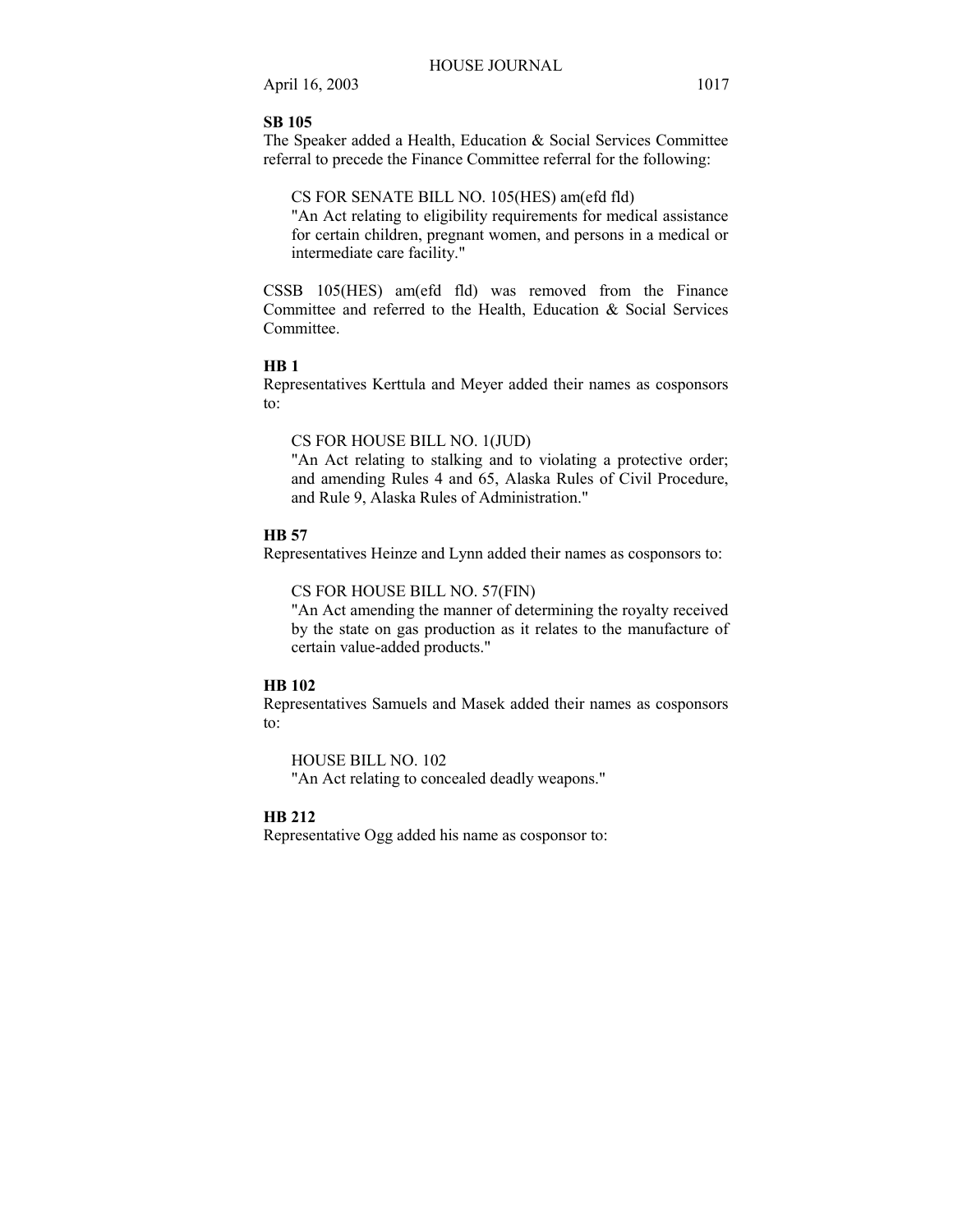# HOUSE BILL NO. 212

"An Act relating to trusts, including trust protectors, trustee advisors, transfers of property in trust, and transfers of trust interests, and to creditors' claims against property subject to a power of appointment."

# **HB 228**

Representative Gara added his name as cosponsor to:

#### HOUSE BILL NO. 228

"An Act relating to state employees who are called to active duty as reserve or auxiliary members of the armed forces of the United States; and providing for an effective date."

## **HB 267**

Representative Crawford added his name as cosponsor to:

#### HOUSE BILL NO. 267

"An Act relating to the Alaska Railroad; authorizing the Alaska Railroad Corporation to provide financing for the acquisition, construction, improvement, maintenance, equipping, or operation of facilities for the transportation of natural gas resources within and outside the state by others; authorizing the Alaska Railroad Corporation to issue bonds to finance those facilities; and providing for an effective date."

# **ENGROSSMENT**

# **HB 1**

CSHB 1(JUD) was engrossed, signed by the Speaker and Chief Clerk and transmitted to the Senate for consideration.

# **HB 57**

CSHB 57(FIN) was engrossed, signed by the Speaker and Chief Clerk and transmitted to the Senate for consideration.

# **HB 83**

CSHB 83(JUD) was engrossed, signed by the Speaker and Chief Clerk and transmitted to the Senate for consideration.